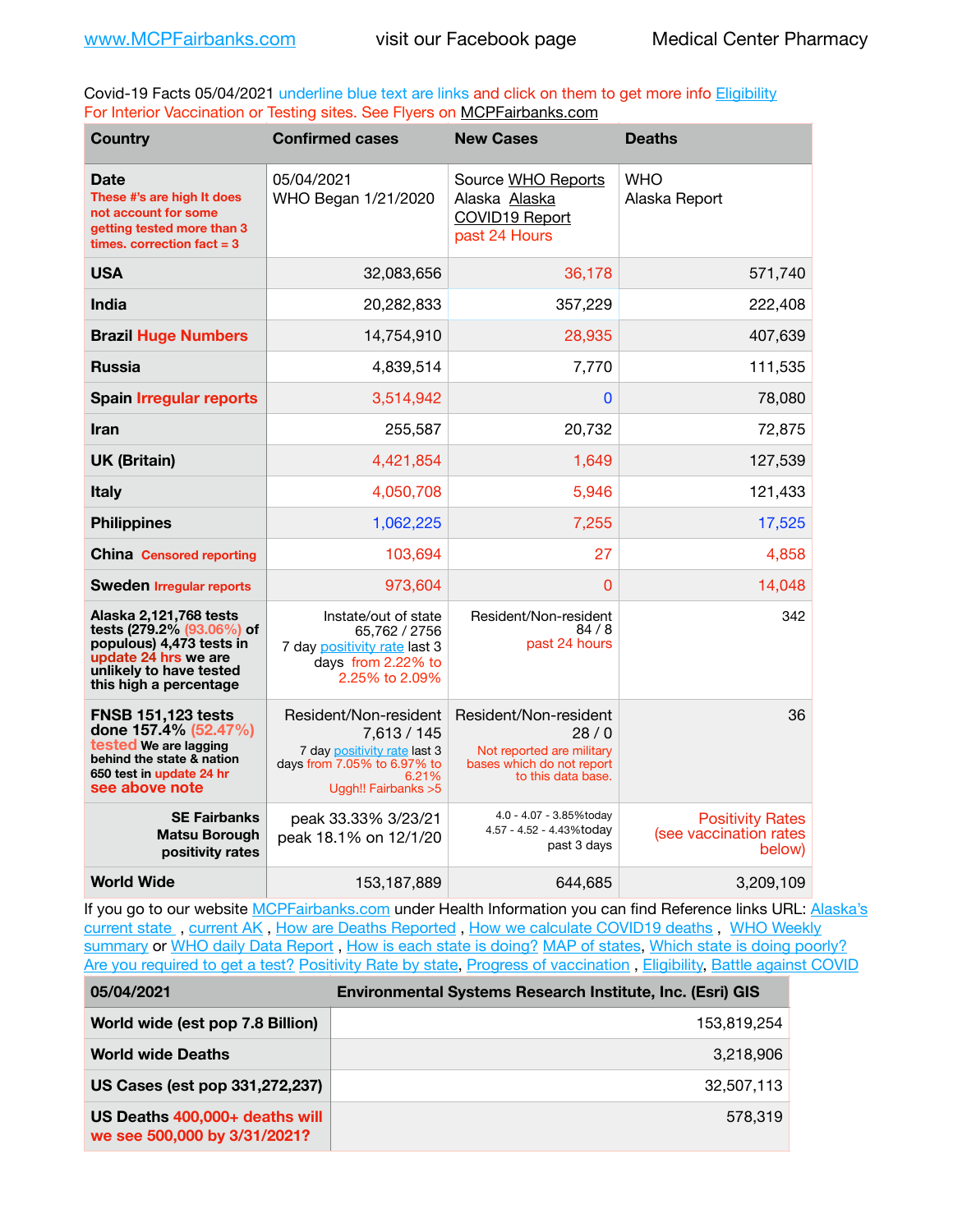## FDA has recommended a pause in the distribution of the Johnson and Johnson vaccine. Due to increase risks of blood thrombosis in young 18-48 y/o women.

Impact of COVID-19 on the US Healthcare system

Estimated US Population 331.3 million 196.1% (65.38%) have been tested (650.1 million) Estimated 5% of US population will test positive for Covid-19 16.56 million (currently 32.5Million (9.82%) of population tested positive vs Alaska (8.65%) we have currently tested an est. 650.1 million based on 32.5 mill that have tested positive discount some of these numbers by 67% to account for multiple testing of same person.

If 8% will require hospitalization of the 16.56 million positive cases, we would need 1.325 million beds. Estimated by the American Hospital Association there are 800,000 staffed beds available.

The US has 2.8 hospital beds per 1000 our needs could be 56, China had 4.3, Italy 3.2, South Korea 12.3

The USNS Mercy and Comfort added 2,000 staffed beds, not ICU

Of these estimated to be admitted to ICU **860,000**, to ICU beds

 The Needs The US has 16,000 ICU beds we have 68,000-85,000 beds

US could need 299,000 beds with ventilators  $\leq$ 16,000 ventilators

**Summation:** Estimated needs could be 1.325 million hospitalized beds for just COVID-19 patients alone. If positives represents 5% of test run, then approximately 650.1 million have been tested, we have no idea how many tests have been run or how many multiple tests conducted on the same person, resulting in 32.5 million positive tests run with 578,319 with 857 deaths in the past 24 hours, ave 2320/day. In AK, with 65,762 positive cases 8.65% of Alaska, 1,503 hospitalizations, and 342 deaths. Hospitalization rate is 2.29% of those that test positive, Death Rate 0.520% overall or 22.75% of those hospitalized. Those >60 y/o represent 15% of positive cases, yet represent 80% of deaths. 585,597 vaccines given equal approximately 271,738 (35.75%) completed series and 313859 (41.3%) vaccinated once of population

Normal ICU stay 5-7 days, estimated ICU stay for COVID-19 2-3 weeks and they could tie up a ventilator for that length of time also, helping only 1/3 as many patients.

This is why we need to flatten the curve by social spacing and only essential travel.

Expected Death (these are just estimates based on other countries) if 5% of the US Population (16.56 million) test positive we are now at 29.137 million positive (8.8%) and if

1% die = 165,600 people

2% die = 311,200 people

3% die = 496,800 people

6% die = 993,600 people obviously we have passed the 1.325 million positive cases we are 29.137 million so if 5% of the US population (16.56 million) test positive and 6% of those die = 993,600 deaths if no vaccine, or if 3.09% (511,704) will die, but we are 104.8% of the way there in 52 weeks (1 year).

World wide death rate of positive tests actually 2.09%. The US is at 578,319 1.78% of those actually tested positive, that is 70% lower death rate than when we started in 3/2020 , started at 6%. But we are slipping Death % have gone from 1.67 to 1.82%. There are 7.8 Billion people in the world 331 million live in the US (4.2% of the world's population) 9.82% have tested positive. The US deaths represents 17.97% of the world's death numbers and 21.13% of worldwide confirmed cases.

In comparison to the flu in the US.

CDC Estimates. From 2010 to 2016, the flu-related death rate was between 12,000 and 56,000, with the highest season being 2012 to 2013 and the lowest being 2011 to 2012. Most deaths are caused by complications of the flu, including pneumonia or a secondary bacterial infection of the heart or brain. or 2,000 to 9,333 per year. In 2020 in the US has 19 million cases 180,000 hospitalized and 10,000 (0.052%) have died, typically it is 2% will die, compared to 1.78% with COVID19. 196.4% (US), 279.2% (Alaska), & 157.4% (Fbks) are still too few to protect us from future outbreaks. Experts feel that we need either need people to get infected with the virus and develop antibodies or get vaccinated to create immune antibodies to protect us, that we need >60% of the population to have positive antibody tests and preferably 70-90%, one expert felt they would not feel confident til >85% were positive, to give assurance (herd immunity) in order to go without masks and social distancing. NY City seems to have the highest number at 20%. Testing is so important. Currently we are testing at 45.35 Million tests per month. At this rate to test everyone once it will take 7.23 months or over 0.59 years. To test 3 times it would take 21.70 months or 1.77 years

The [Flu](https://lnks.gd/l/eyJhbGciOiJIUzI1NiJ9.eyJidWxsZXRpbl9saW5rX2lkIjoxMDMsInVyaSI6ImJwMjpjbGljayIsImJ1bGxldGluX2lkIjoiMjAyMTAyMjYuMzYwNDA3NTEiLCJ1cmwiOiJodHRwczovL3d3dy5jZGMuZ292L2ZsdS93ZWVrbHkvb3ZlcnZpZXcuaHRtIn0.ePMA_hsZ-pTnhWSyg1gHvHWYTu2XceVOt0JejxvP1WE/s/500544915/br/98428119752-l) (Influenza kills approximately 1-2% of those infected ([1.6% positivity in Alaska](http://dhss.alaska.gov/dph/Epi/id/SiteAssets/Pages/influenza/trends/Snapshot.pdf) zero deaths for flu), SARS killed 800 people total, COVID19 appears to kill 1.78% > 578,319 of those that test positive (9.82% of US COVID) or 12.3% less deadly than the flu and seems to be more contagious. (Seems to spread more readily) Flu [rates dropped from 300 to single digits this year](https://lnks.gd/l/eyJhbGciOiJIUzI1NiJ9.eyJidWxsZXRpbl9saW5rX2lkIjoxMDEsInVyaSI6ImJwMjpjbGljayIsImJ1bGxldGluX2lkIjoiMjAyMTAyMjYuMzYwNDA3NTEiLCJ1cmwiOiJodHRwOi8vZGhzcy5hbGFza2EuZ292L2RwaC9FcGkvaWQvUGFnZXMvaW5mbHVlbnphL2ZsdWluZm8uYXNweCJ9.oOe3nt2fww6XpsNhb4FZfmtPfPa-irGaldpkURBJhSo/s/500544915/br/98428119752-l) note the start of mask wearing impacted flu numbers.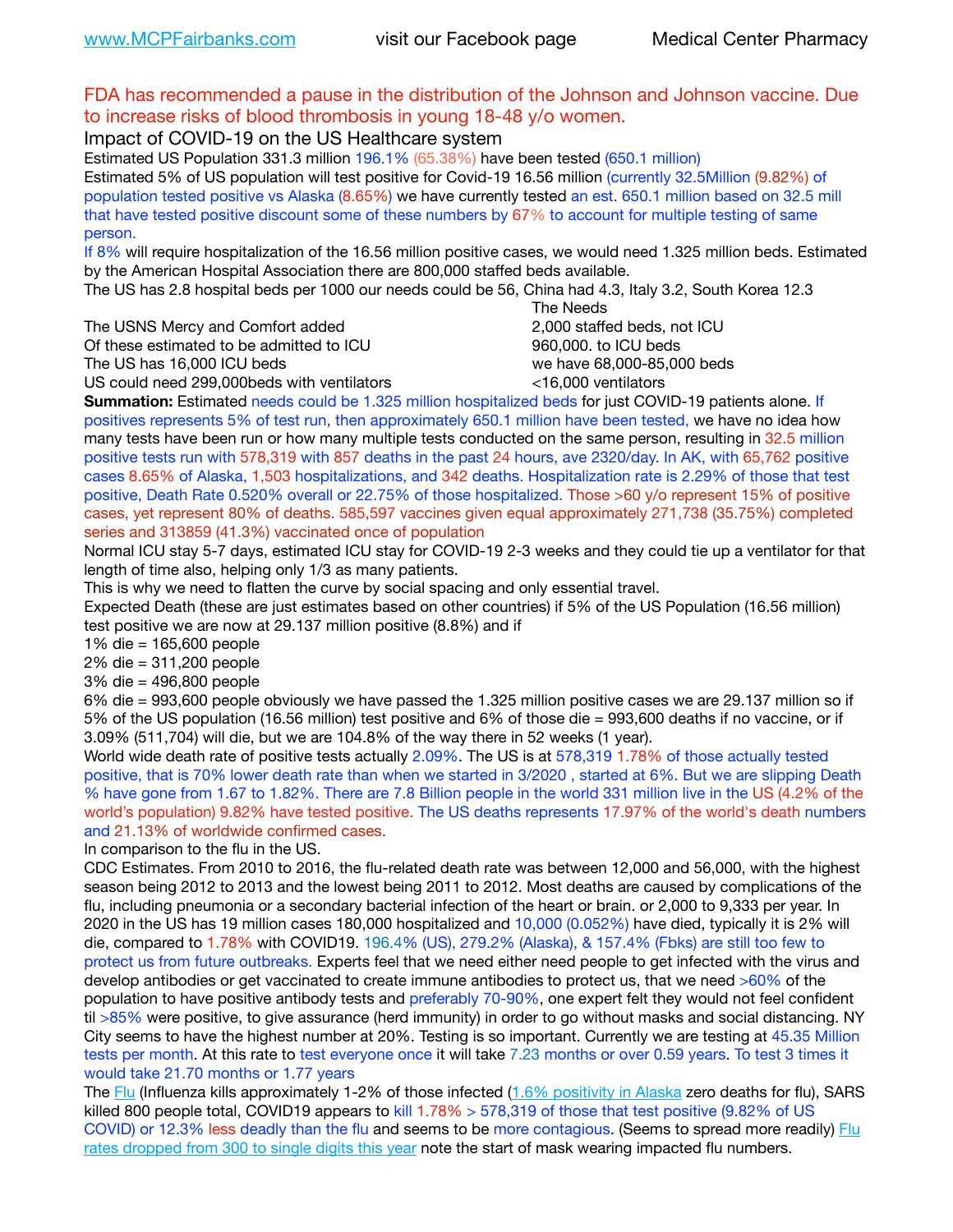Alaska has 65,762 so far, 7,613 in Fairbanks or 1 of every 9 of Alaskans, and with 36 of 342 deaths 1 in 9, the first case was transient foreign airline crew member. Interesting, the Source of Alaska's SARS-Cov2 virus originated not from East Asia by travelers or the west coast (Washington where it was first observed) , but came from the east coast of the US, and they were inoculated first from Europe, accordingly from New York's Governor and CDC. Currently 36 Variants known, only 6 of major concern in the US. (Europe's (china's)) Primary, plus an Ohio variant (COH.20G/501Y), California, [UK](https://www.cdc.gov/coronavirus/2019-ncov/transmission/variant-cases.html) (B.1.1.7), (7) South African (1.351), and (2) Brazil (P.1), we have seen 5, Europe's (China) [variant,](https://www.webmd.com/lung/news/20210318/cdc-who-create-threat-levels-for-covid-variants?ecd=wnl_cvd_031921&ctr=wnl-cvd-031921&mb=kYbf7DsHb7YGjh/1RUkcAW0T6iorImAU1TDZh18RYs0=_Support_titleLink_2) California, Brazil, UK, South Africa, in Alaska so far, the last 3 in particular as they have a 50% increase in transmissibility vs 20% in the others over the China variant.

**Best practice protection** is good personal Hygiene do not touch eyes, nose, mouth, wash hands frequently for at least 20-30 seconds, before you touch your face, and observe personal spacing of 6-18 feet. Remove your shoes in your house, frequently clean surface areas, let the cleaner sit 15-20 sec before wiping off. **We are recommending to wear any kind of mask.**

Drug treatment is being researched, but as yet not been verified, only suggested. Best to isolate those sick and isolate those most susceptible (old and preconditioned with risk factors)

**Risk factors:** Cardiovascular disease (56.6%), Obesity (41.7%), Diabetes (33.8%), age >60, respiratory problems, especially smokers or those who vape, High Blood Pressure

If you have been exposed self isolate for 2-4 weeks

One episode in China, a man tested negative for 27 days before showing symptoms. So Isolation may want to be considered up to 4 weeks not just 10-14 days.

Italy 1 in 10 positive cases admitted to ICU due to Hypoxic failure requiring mechanical ventilation. In NY it was 1 in 7 that required hospitalization, of the 5700 hospitalized 2634 were discharged (79% (2081)) or added (21%(553)), 9 in 10 put on a ventilator died.

Public policy development and education is important. **How Long does Covid-19 stay on objects**

| Air (droplets in air, sneeze/cough)     | up to 3 hours |           |
|-----------------------------------------|---------------|-----------|
| Copper                                  | 4 hrs         |           |
| skin (SARS-COV2)                        | 9.04 hrs      | (Influenz |
| droplets on skin (sneeze)               | 11 hours      |           |
| Cardboard (Amazon Box)                  | 24 hrs        |           |
| <b>Plastic surfaces/Stainless Steel</b> | 72 hours      |           |
|                                         |               |           |

a virus 1.82 Hrs)







### Updated graph numbers.

| Project outward                                                      |                        |
|----------------------------------------------------------------------|------------------------|
| Exhalation can spray                                                 | $1.5$ m $(4.9$ ft)     |
| spittle (droplets)                                                   |                        |
| Coughing                                                             | $2 \text{ m}$ (6.6 ft) |
| Sneeze                                                               | 6 m (19.7 ft)          |
| Development of immune response                                       |                        |
| Early viral testing tests to see if you currently have the<br>virus. |                        |
| Later antibody testing tells us if you have been exposed             |                        |

and survived. But does not tells us if you have immunities to the virus. We will need to have both tests done in order

to open the community..

Viral Antigen and Viral RNA tells us you have the disease and can spread the disease and can or are currently sick.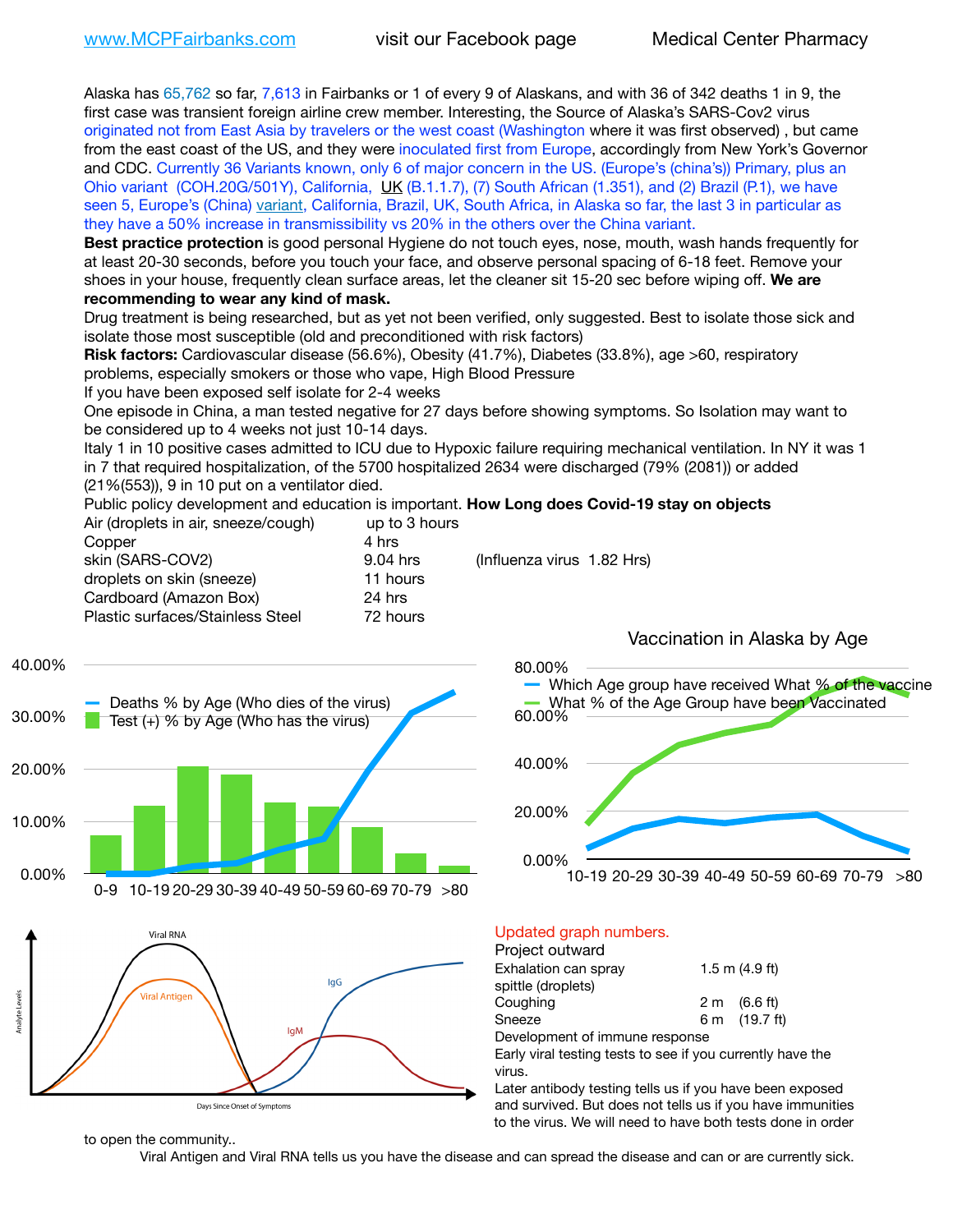IgM (short term) and IgG (long term antibodies) tells us you have experienced the virus or had the vaccine, and got over it. You may be resistant if your [antibody levels](https://www.cdc.gov/coronavirus/2019-ncov/lab/resources/antibody-tests.html) are high enough. [Current](https://l.facebook.com/l.php?u=https://www.itv.com/news/2020-10-26/covid-19-antibody-levels-reduce-over-time-study-finds?fbclid=IwAR3Dapzh1qIH1EIOdUQI2y8THf7jfA4KBCaJz8Qg-8xe1YsrR4nsAHDIXSY&h=AT30nut8pkqp0heVuz5W2rT2WFFm-2Ab52BsJxZZCNlGsX58IpPkuVEPULbIUV_M16MAukx1Kwb657DPXxsgDN1rpOQ4gqBtQsmVYiWpnHPJo2RQsU6CPMd14lgLnQnFWxfVi6zvmw&__tn__=-UK-R&c%5B0%5D=AT1GaRAfR_nGAyqcn7TI1-PpvqOqEKXHnz6TDWvRStMnOSH7boQDvTiwTOc6VId9UES6LKiOmm2m88wKCoolkJyOFvakt2Z1Mw8toYWGGoWW23r0MNVBl7cYJXB_UOvGklNHaNnaNr1_S7NhT3BSykNOBg) [View of antibodies/immunity](https://www.livescience.com/antibodies.html)[.](https://www.itv.com/news/2020-10-26/covid-19-antibody-levels-reduce-over-time-study-finds) We have tested currently 279.2% (93.06%) of the Alaskan population and over little over 196.42% (65.47%) of the US population, discount these numbers by 67% to reflect multiple testing of the same person. To be safe, we need at least 25% to see if we are making progress, [60%](https://www.jhsph.edu/covid-19/articles/achieving-herd-immunity-with-covid19.html) to [barely qualify](https://www.nature.com/articles/d41586-020-02948-4) to be safe, and [70-90%](https://www.mayoclinic.org/herd-immunity-and-coronavirus/art-20486808) to be assured we will not see a second wave of sickness. Some experts will [not feel safe til we are at 85%.](https://www.bannerhealth.com/healthcareblog/teach-me/what-is-herd-immunity)

Three types of clinical laboratory COVID-19 or SARS-CoV-2 tests are being developed:

Molecular Gene sequencing (current method), Viral antigen (testing parts of the virus), Host antibody tests (serology). They detect the virus in different ways.

Mask & [Mask Usage:](https://www.nationalgeographic.com/history/2020/03/how-cities-flattened-curve-1918-spanish-flu-pandemic-coronavirus/) N95 filter out 95% of the particles in the air 3 microns in size or larger.

Mold sizes are about 10-12 microns in size. Bacteria are larger, so is dust

Gas molecules and viruses are smaller. PM2.5 are 2.5 microns in size.

**Viruses** can be 1 micron in size, 0.3 micron in size, or 0.1 microns in size, so they **will pass right through**. **We recommend wearing any mask, the mask may provide up to 5 times the protection** ver **wearing no mask at all**. It still **does not protect** the wearer from contracting the infection, it **can inhibit** the spreading, something is **better than nothing at all**.

**Remember there is a clean side ( the side towards you) and a dirty side,** the side to the contaminated air is dirty. If you are COVID positive then this is reversed. When handling the mask, do not touch the dirty side and then touch your face, Wash properly your hands first after touching the dirty side before touching your face. If you are infected the dirty side is the inside surface of the mask. Wash your homemade mask in hot water wash >133F (for at least 10 minutes) and rinse to sanitize with high heat >133F Plus and a weak bleach or peroxide (not Both) the mask. Daily if possible. If you are a frontline health care provider with a homemade fabric mask 2 hours. Do not touch the dirty side.

**Alcohol solutions** should be 60-80% alcohol **70%** is optimal. **Keep wet and rub 30 seconds**, or Happy Birthday song sung 3 times. **Hydrogen peroxide diluted to 2%** or 4 teaspoonful per quart of water (20ml per 946ml) Bleach the same ratio **Vinegar and ammonia are good cleaning agents, but not disinfectants**. **Do not mix** any of these agents together, toxic fumes can result. **Disinfectants, in order to be effective**, should remain on the applied surface, to be cleaned moist **(wet) for 30 seconds to 4 minutes** depending on material. Caution may dissolve glue or adhesives or bleach and discolor items, check with manufacturers. Do not let it get inside electronic devices. UV (10 minutes), [UV light](http://www.docreviews.me/best-uv-boxes-2020/?fbclid=IwAR3bvFtXB48OoBBSvYvTEnKuHNPbipxM6jUo82QUSw9wckxjC7wwRZWabGw) only kills where it can see.

#### **Myths**

Taking hot baths, using colloidal silver, eating garlic soup, gargling with bleach are not proven to be effective. We have already seen using chloroquine taking the wrong form in the wrong dose can be fatal, one death and one critically injured. (see Arizona couple after listening to the president)

**We have heard of all kinds of cures.** To date there is no curative or preventative treatments, only supportive therapy. At this point there is **no proof** that Quinine, zinc, Hydroxychloroquine, Chloroquine, or Vitamin C works. As they say wives-tale at best, irresponsible reporting most likely. We have seen no information that they work, ineffective dosing issues, over-dosing issues, permanently killing the senses of smell or taste, inappropriate usage, cardiac arrhythmias, and death from the usage of these agents have been reported.

The virus may die out with heat of summer, or cold weather, this is a myth, There are a couple of studies at show the virus can withstand 98F. We know the body tries to use up to 104F to potentiate our immune system, to kill viruses. Taking NSAID, Aspirin, Ach-Inhibitors, Arb's and you get the COVID-19 infection are not contraindicated and no clinical evidence that says you should stop any of these classes of medications. It would be misguided and ill advised if you did so In other words, Unless your doctor makes changes, keep taking your medications unless told to do otherwise.

As of 12/21/20, DHSS is aware of 11 reports regarding possible allergic reactions from Alaska's hospitals to CDC: Bartlett Regional Hospital (8), Providence Alaska (2) and Fairbanks Memorial Hospital (1). Two were identified as anaphylaxis and one of those resulted in hospitalization for ongoing monitoring. In the other three cases, symptoms were mild and not considered anaphylaxis. Symptoms have resolved in all cases and the hospitalized patient has been discharged and is doing well. The CDC said there appears to be no obvious geographic clustering of these reactions, nor was a specific production lot involved. People who experience anaphylaxis after the first dose should not receive a second dose, according to CDC recommendations.

For being one of the first in that nation to start vaccinating those <16y/o, we have slowed down vaccinations to where we are way behind. Fairbanks in particular, the positivity rate is extremely High, at 7.33%, compared to the rest of the other regions of the state, Fairbanks ranks 4th poorest in vaccinations. More people are getting sick more frequently. Soon we will have more deaths.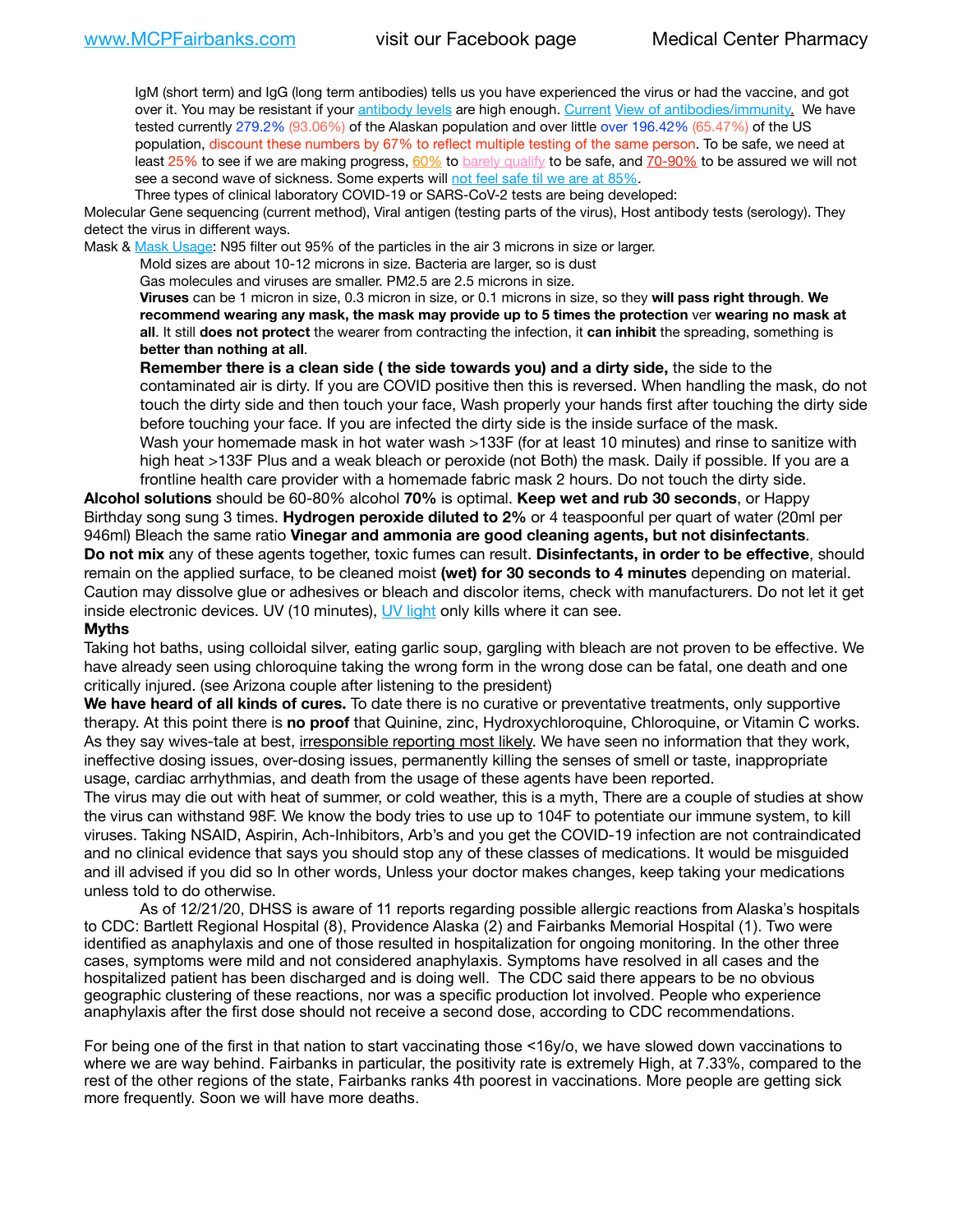Most Alaska adults have at least one ongoing condition that increases their chances of getting seriously ill with COVID-19.



| <b>Conflict</b>                                | <b>Combat Death</b> | Past 24 hours |
|------------------------------------------------|---------------------|---------------|
| <b>Revolutionary War</b>                       | 8,000               |               |
| <b>Civil War</b>                               | 214,938             |               |
| World War I                                    | 53,402              |               |
| <b>World War II</b>                            | 291,557             |               |
| <b>Korean Conflict</b>                         | 33,686              |               |
| Vietnam                                        | 47,424              |               |
| <b>Gulf War</b>                                | 149                 |               |
| Afghanistan                                    | 1,833               |               |
| Iraq                                           | 3,836               |               |
| <b>1918 Flu</b>                                | 675,000             |               |
| 9/11 deaths                                    | 2,977               |               |
| COVID19 deaths from 1/20/2020<br>to 05/04/2021 | 578,319             | 857           |

Check our website [www.MCPFairbanks.com](http://www.MCPFairbanks.com) for the 13 testing sites in the interior of Alaska.

Alaska is in Phase 2, Where everyone over the age of 16 years old qualify to receive the vaccination. Those under the age of 16 will be announced at a later time, pending research results from The companies producing the vaccines and the FDA approval process. Be sure to keep and save your proof of vaccination cards as you may need it for travel purposes in the future.

Gao Fu, the director of the China Centers for Disease Control, admitted on 4/10/2021 that the country's vaccines don't exactly give Covid-19 a knockout blow. One study from Brazil found that the vaccine from the Chinese company Sinovac was 50.4% effective, compared to Pfizer's 97%. Fu said the government is looking for ways to boost effectiveness.

## Many Alaskans live with underlying health concerns

You can not change your age but you can affect change with other risk factors. Nov. 17, 2020 for more information check out [Alaska DHSS Insights](http://dhss.alaska.gov/dph/Epi/id/Pages/COVID-19/blog/20201117.aspx)

Epidemiologists within the Section of Chronic Disease Prevention and Health Promotion analyzed reports from about 8,500 randomly-selected Alaska adults who participated in the annual [Behavioral Risk Factor Surveillance System \(BRFSS\)](http://dhss.alaska.gov/dph/Chronic/Pages/brfss/default.aspx) telephone survey between 2016 and 2018. About 67% of Alaska adults — two out of three — have at least one of the following ongoing health concerns that have been shown to increase chances for serious illness from COVID-19: